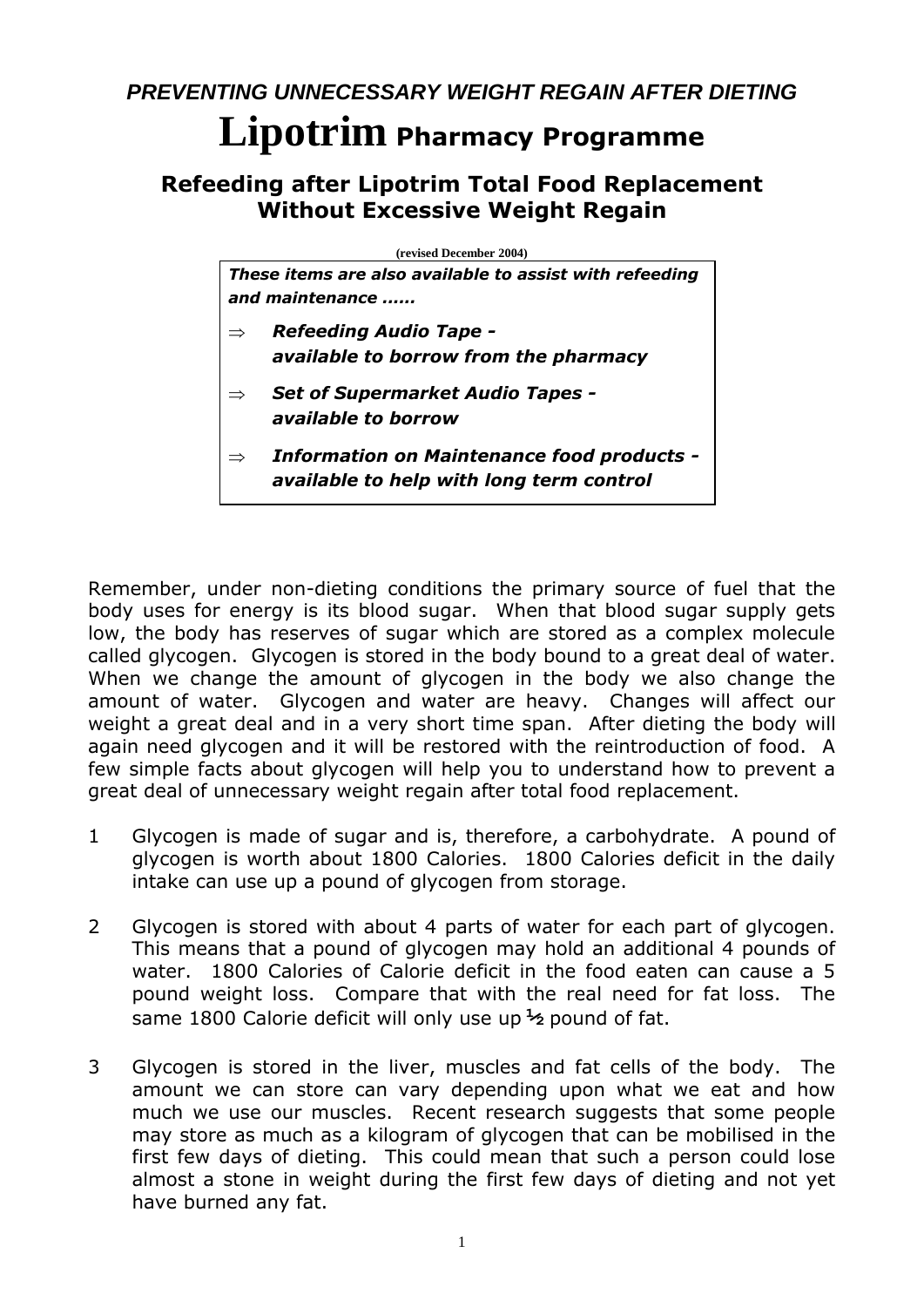- 4 Glycogen is used up and replaced as a matter of course all the time. Think of the glycogen stores the way you think of a kitchen jug that contains sugar. When the levels get low it is easy to fill it up. Daily activities of living and sleeping use glycogen up. Eating fills glycogen stores back up, every day.
- 5 *It is possible to overfill the glycogen stores so that they contain more than the normal levels. Athletes do this and call it carbohydrate loading.* Athletes stop eating carbohydrate to deplete their glycogen stores and then feast on carbohydrates. This gives them a larger reserve tank of ready fuel for endurance exercises, such as marathon running. If we eat a lot of carbohydrate foods right after dieting we will accomplish the same thing - extra glycogen that we will not burn up in a few hours of exercise; a lot of extra water that will stay as long as the glycogen (until the next diet or marathon type exercise); extra weight on the scales that cannot be distinguished from fat, makes you depressed and inclined to eat in despair. Totally unnecessary.
- 6 If carbohydrate foods are reintroduced gradually and in the right sequence over a period of days, the glycogen will return to a normal and modest level without unnecessary weight gain.

Carbohydrate foods include: vegetables, potato, cereal, breads, pasta/rice and fruits. There are carbohydrate foods containing a lot of simple sugars - such as fruit - and those we term 'complex', such as most vegetables.

These will form the bulk (60%) of your long term change to healthy eating but need to be controlled during refeeding and afterwards for those who have had an insulin resistance problem (see later and audiotape).

> *Keep these points in mind. First day after Total Food Replacement is high protein - low fat. Second day is high protein, modest complex carbohydrate - low fat. Third day is high protein, modest complex carbohydrate with some cereals - low fat. Fourth day is high protein, high complex carbohydrate, modest cereals, fruit and other simple sugars - low fat. The rest of your life is low fat and weight under control.*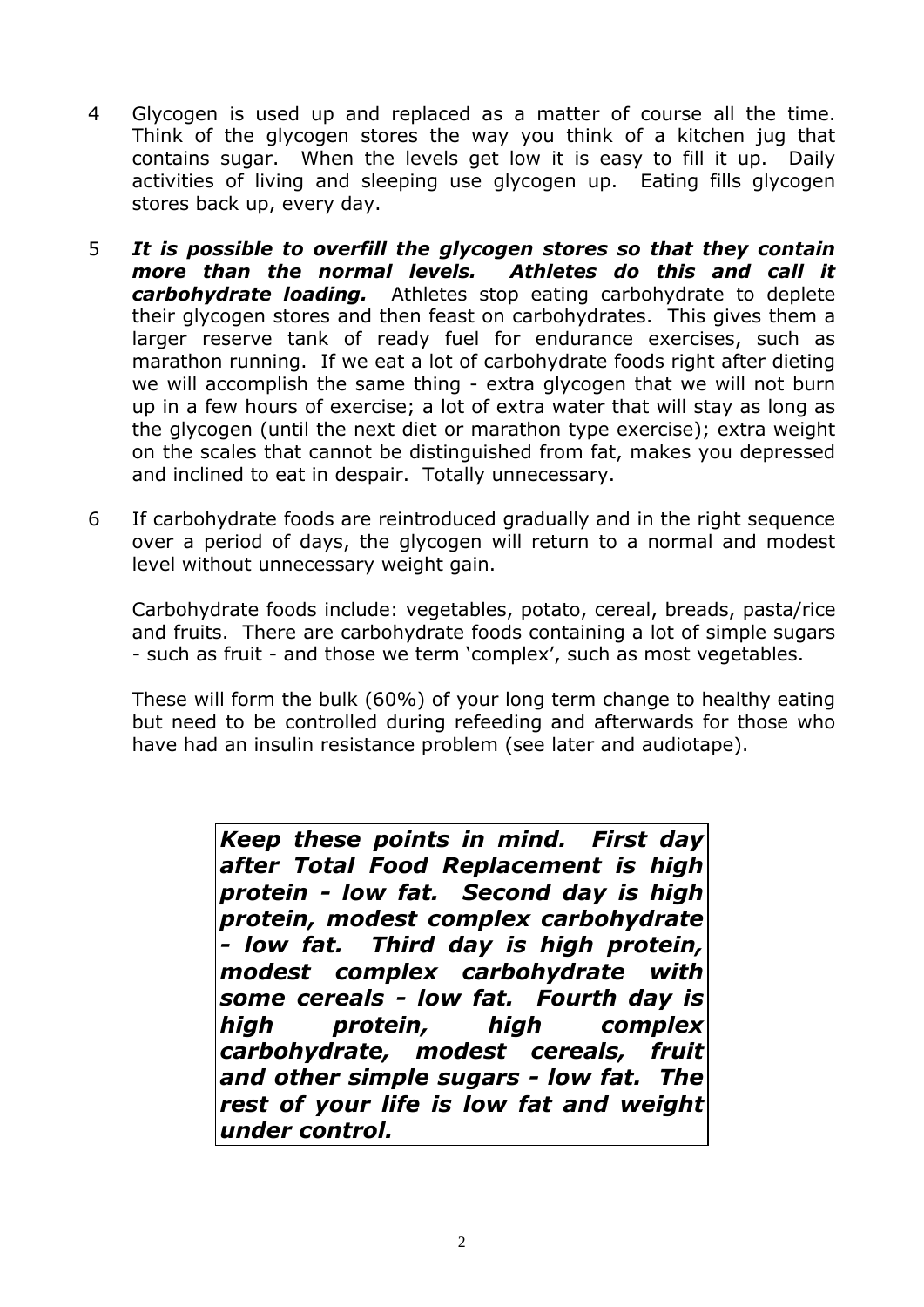# **Lipotrim Refeeding**

The first step in weight management is bridging the gap between Total Food Replacement (TFR) and, so called, "real food". Directly following TFR we are going to guide you through a slow and gradual refeeding process. There are two reasons for the refeeding strategy:

- 1 You have lost a considerable amount of body fat during your Lipotrim regime, but you have also depleted your glycogen stores, along with their attending water. If you jump directly from TFR into a high carbohydrate meal, your glycogen and water stores will fill up excessively, causing an immediate weight gain that may be as much as 7-10 pounds. This is not a fat gain - it is a fluid gain - but is demoralising, nonetheless. That is why the transition plan introduces carbohydrate in a controlled way, so that such a weight regain should not occur.
- 2 During your TFR regime, you ate nothing in addition to your Lipotrim servings every day and drank enough water to float a small tanker. During this time, your palate, used to a steady diet of salty, fatty, oily and sugary foods, has had an enforced rest. Something very interesting has happened during that rest: your tastebuds, reprieved from a fat/salt/sugar entrapment, have undergone a purification. This palate retraining is one of the most profound results of your TFR regime. Do not throw this perception away by eating your way into the same old problem foods again, just because you used to like them. Changes have to be made to your previous eating behaviour and now is the time to take positive action.

# **The plan (applies to both men and women) ......**

Follow exactly - do not add extras and, more importantly, do not miss out any steps. You may have milk in your tea and coffee, if required, and you can now have diet drinks again. Avoid fruit juices (simple sugars) until the end of the week. No alcohol. Try to drink plenty of water. Most people do not drink adequate water and now you are in the habit, stick with it. At least 2 litres per day.

DAY 1 You may now try the Lipotrim maintenance formulas. Have 2 Lipotrim servings (either standard or maintenance formulas or a combination of both) and one meal, as follows (men continue to have 2 servings, as before, while women take 1 less serving of Lipotrim).

> At lunchtime or evening meal time you may have some skinless, boneless chicken breast or white fish fillet, or some skinless turkey (about 4-6ozs). The fish or chicken may be steamed, microwaved, baked or cooked with a little water in a non-stick pan. Season with salt and pepper. Or you may have tuna fish in water or brine (drained). Vegetarians may use tofu or quorn.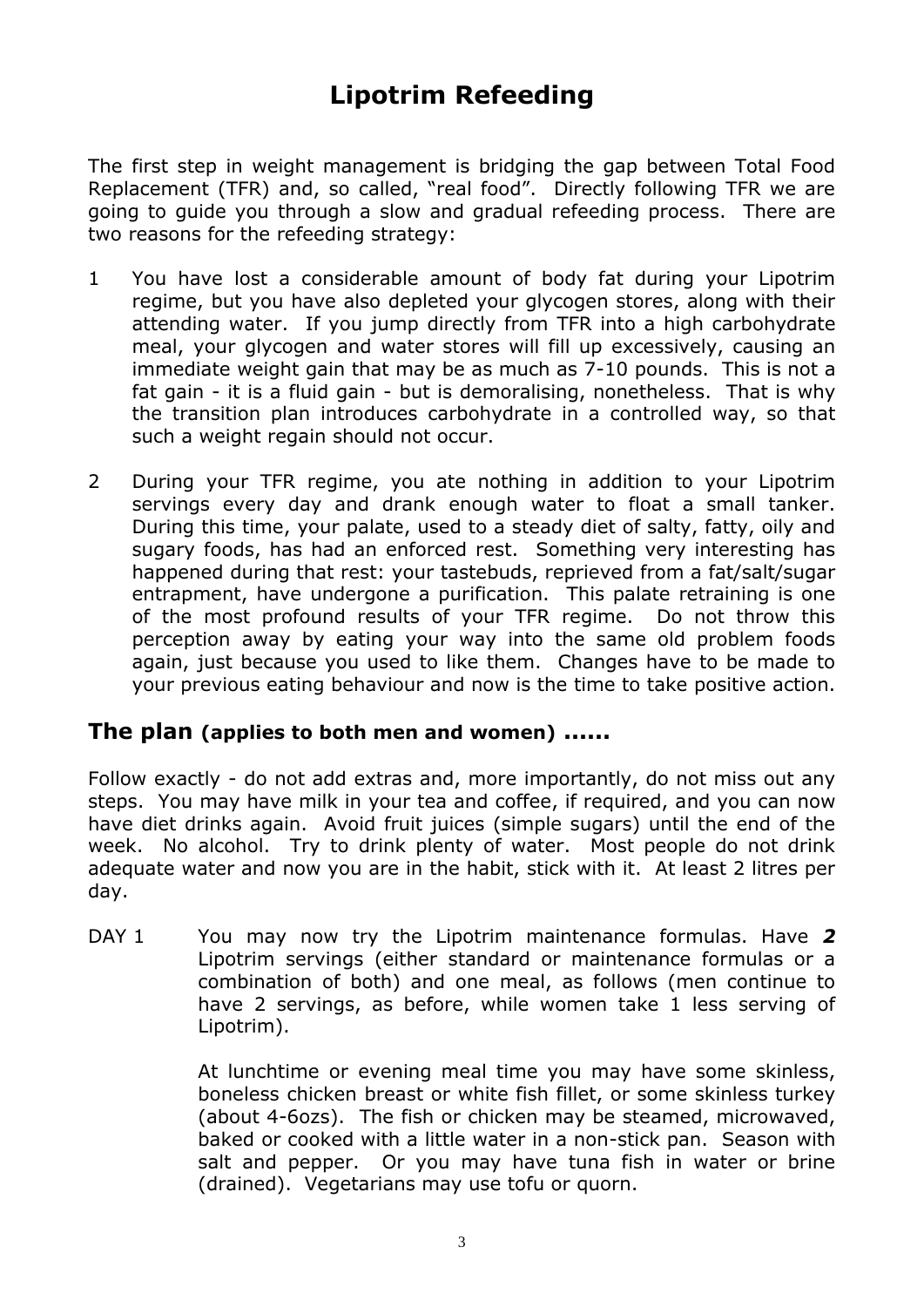You may also have either a moderate serving of salad (small breakfast bowl) from any of the following: lettuce, cucumber, cress and watercress, tomatoes, mushrooms, onions, peppers, beansprouts, celery dressed with a little lemon or lime juice or wine vinegar (try balsamic vinegar, it is quite special), **or** if you prefer, a moderate serving (2 heaped table spoons - *no more*) of some cooked green vegetables. *You may not have bread,* grains (rice) or pasta until Day 4. Fruit should wait until Day 4 at the earliest (later if you have carbohydrate problems). You can have milk in tea/coffee.

- DAY 2 You will have only 1 Lipotrim serving or maintenance formula and 2 meals, as described for Day 1.
- DAY 3 Same as Day 2, but you may also have at one meal only an 8 ounce potato, plain boiled, mashed or baked, but with no addition of any fat. You may like to top with some skimmed milk, plain yoghurt or very low fat fromage frais and a sprinkle of herbs.

#### DAYS 4-7 **each day have ......**

a Lipotrim serving or maintenance formula for your breakfast plus

- up to 3 small servings of fruit (if you suffer from the insulin resistance problem, then eat these late in the day and do not snack on them during the day)
- up to 2 slices of bread *OR* 1 pita *OR* 1 roll *OR* 1 bagel (without fatty spread)
- any vegetables you want except avocado, 1 or 2 servings with your meals (2 tablespoons per serving)
- any of the skimmed milk products
- fish fillet (any size) or 6 ounces of chicken or turkey, as described before, or one tin of tuna in water or brine, drained. Vegetarians may use tofu, textured vegetable protein (TVP) or quorn
- lean meat with all visible fat trimmed off
- low fat recipes prepared with low fat sauces eg lean mince with tomato bolognese sauce
- medium baking potato or 6 small new potatoes or one serving of instant mashed potatoes (the kind with no added fat - read the label). Instead of potato, you may have 4ozs of rice or pasta (cooked weight).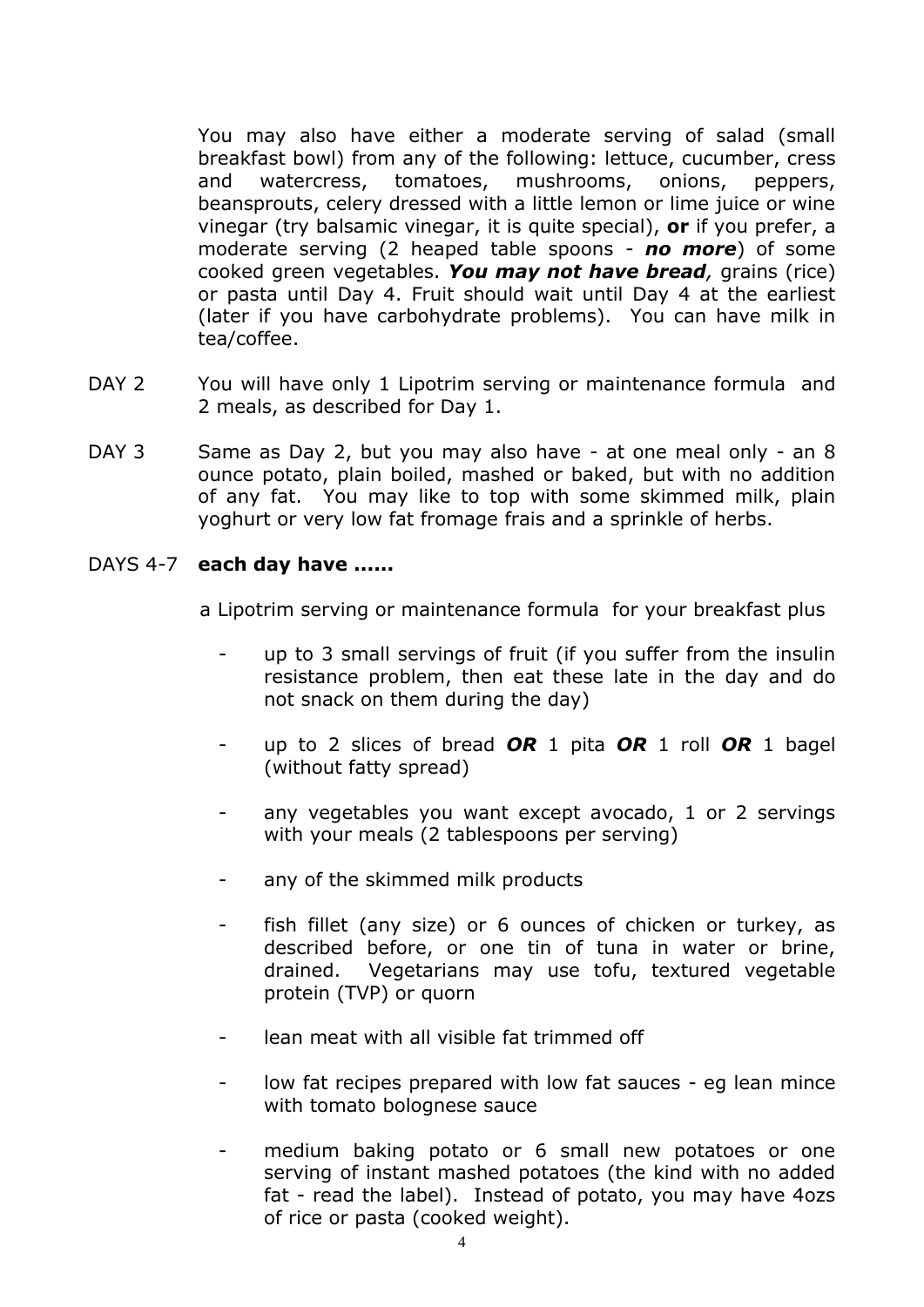The days 4-7 schedule may be continued for several weeks - especially if you have lost a lot of weight - 5/6 stones or more - as you will need time to adjust to a different eating behaviour and quantities. Check your weight every week at the pharmacy; if it is going up, then action must be taken to address the types and quantities of foods eaten. The maintenance food products are advised during this time to add extra control whilst adjusting to your new eating behaviour. After week 1 use the maintenance formulas rather than the diet formulas.

| <b>Example menu for days 4 to 7 </b> |                                                                                                                                                                                                                                          |  |  |
|--------------------------------------|------------------------------------------------------------------------------------------------------------------------------------------------------------------------------------------------------------------------------------------|--|--|
| <b>Breakfast</b>                     | Lipotrim serving or maintenance formula.                                                                                                                                                                                                 |  |  |
| Lunch                                | Fish fillet (any type - cod, salmon etc), serving of<br>potatoes (1 medium jacket or 6 new potatoes or a<br>serving-spoon of mash - no added fat), carrots, 2<br>tablespoons of broccoli (or any other vegetable).<br>Yoghurt (low fat). |  |  |
| <b>Dinner</b>                        | 4-6ozs chicken (no skin), jacket potato, salad. Fruit (if<br>appropriate) or low fat dessert.                                                                                                                                            |  |  |
| <b>Evening</b>                       | Sandwich (no spread of any sort), consisting of: pickles,<br>fat-free mayonnaise, salad/carrot, slice cold meat (low<br>fat).                                                                                                            |  |  |
| <b>Snack</b>                         | 1 or 2 pieces of fruit (evening, if appropriate)                                                                                                                                                                                         |  |  |
| <b>Breakfast</b>                     | Lipotrim serving or maintenance formula                                                                                                                                                                                                  |  |  |
| Lunch                                | Sandwich (no spread) - any low fat filling, eg tuna. Bowl<br>of salad. 2 pieces of fruit (if appropriate) or yoghurt.                                                                                                                    |  |  |
| <b>Dinner</b>                        | Spaghetti Bolognese, consisting of: drained lean mince,<br>low fat sauce, 4ozs cooked spaghetti, serving spoon of<br>vegetables. Dessert.                                                                                                |  |  |
| <b>Snack or Evening</b>              | Tub of very low fat fromage fraise, flavoured to suit<br>with either slices of fruit or low fat jelly crystals for a<br>sweet option or herbs and spices with added crunchy<br>vegetable, for a savoury snack.                           |  |  |
|                                      | Or Maintenance range - orange-creme drink<br>or<br>chocolate whip dessert (see leaflet).                                                                                                                                                 |  |  |

An important point to understand in following the plan is not to have any added fat in your food or in its preparation. Fat is very high in Calories. There is more than adequate fat for daily requirements naturally occurring in a diet chosen from a wide range of foods. There is no benefit to adding fat in preparation - only to **add weight back on**.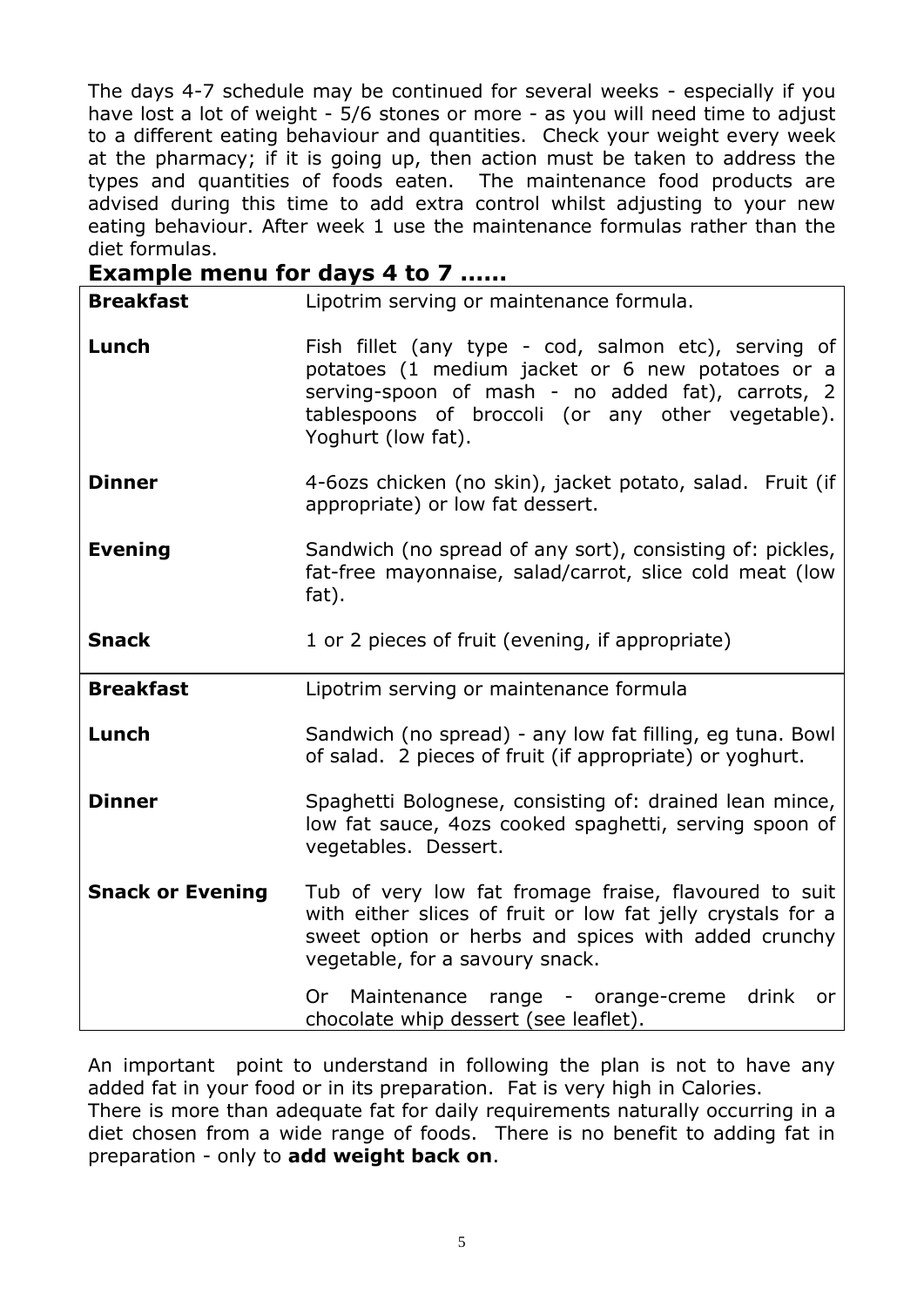# **Maintenance After Refeeding**

The failure of all diets has, in the past, been maintenance. Regardless of the methods of weight loss, more than 95 people out of every 100 who managed to lose some weight have put it all back by the end of one year. By five years, it was hard to find anyone who had kept their weight off.

The failure of weight maintenance is largely due to the over-reliance on 3 rather ineffectual means of weight control. These are (i) exercise, (ii) portion control and (iii) Calorie counting. By now you should all understand the limitations of each of these strategies. Exercise cannot cope with a large enough excess of Calories. Portion control and overall food restriction trigger primitive hunger instincts and lead to out of control eating. Therefore, weight maintenance fails.

One of the reasons that people find weight maintenance so difficult is that, in serious overweight, *more than one problem may exist at the same time.* 

Most people now appreciate the fact that, in order to resist weight regain, it is important to avoid as much unnecessary calories from fat in the diet as possible. This simple message remains true, despite the sometimes confusing messages about fat that are presented in the media. Remember the simple statement - *fat makes you fat.*

Some of the confusion is caused by the commercial needs of the edible fats industry. This is a very large and wealthy industry which loses income when people avoid eating its products.

Other causes of confusion relate to the differences between saturated and unsaturated fats. There may well be health implications associated with the balance between saturated and unsaturated fats in our food intake, *BUT* the effect on our *weight* is exactly the same whether we eat animal fat, fish fat, olive fat, vegetable fat or any other fat - saturated, mono-unsaturated or poly unsaturated. Fat makes you fat because fat is very high in calories and excessive calories make us gain weight.

#### *ALL fat makes us fat and therefore we need to eat less of it.*

Some of us, however, may still find it difficult to control our weight after the weight loss, even when we are following the low fat guidelines very strictly. This is most often true when the weight problem has been very severe. If you find that your weight is creeping up even though you are really restricting fat intake (be honest), you may have another issue to deal with *AT THE SAME TIME.* There is an audio tape discussing this problem - please ask to borrow it from the pharmacy (you may make yourself a copy and return the master).

If you find that you get hungry very frequently during the day and need to snack, that you find yourself longing for fruit or bread and seem to be grazing all day long, you may have to deal with this other physiological issue. To explain this issue we need to cover some science.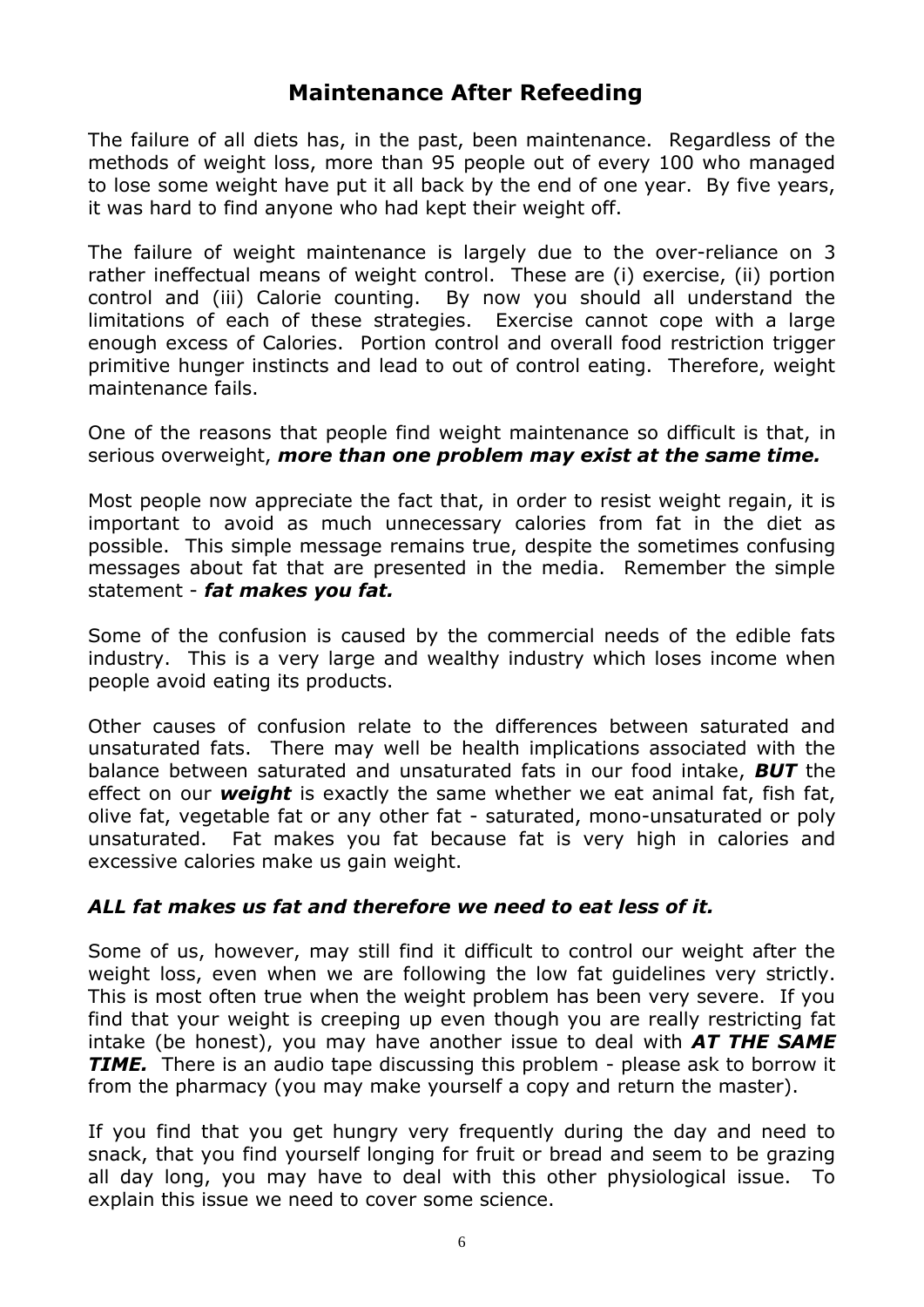# **INSULIN RESISTANCE**

One of the changes that often happens as a result of weight gain is a reduction in the effectiveness of our *insulin.* Insulin is a hormone, whose job in the body is to bring our blood sugar back to normal after we have eaten foods that have raised our blood sugar. The levels of blood sugar are controlled, so that they do not go excessively high or low, by the action of various hormones, especially insulin.

As we get fatter, the ability of our insulin to bring our blood sugar back to normal after a meal can become impaired (insulin resistance). To compensate for this impairment, we secrete a larger amount of insulin into our blood. In some cases, the problem gets so severe that the body is unable to compensate enough and we get an obesity related diabetes problem.

One of the best known ways to treat this insulin resistance is weight loss. It is therefore very likely that, after you have lost your weight, your insulin sensitivity has improved, possibly even back to normal.

Where excessive weight has been a problem for a long time, however, the mechanism that determines how much insulin is needed in order to cope with the blood sugar rise after a meal may not recognise that only a normal amount of insulin is required now. It may still be expecting insulin resistance and produce an excessive amount of insulin, that is functioning properly. This overdose can lower the blood sugar a bit more than necessary and, when that happens, we feel hungry - especially for high carbohydrate foods.

To satisfy this hunger, we snack. This meal causes another insulin release, which lowers our blood sugar, which makes us hungry for carbohydrate foods. We then snack to satisfy this hunger, which causes another insulin release and on it goes. We are grazing all day and, even though we are not necessarily eating high fat foods, the calories still count. In addition, all this carbohydrate will readily fill our glycogen reserves to overcapacity. Of course, with its associated water weight, the extra weight on the scales may make us depressed.

The Lipotrim Maintenance Formula Foods are designed to reduce the rate of sugar absorption and the amount that the blood sugar goes up after a meal and consequently the amount of insulin released in response to that increased sugar. This should help reduce the spiral of hunger cravings through the day and make following your low-fat, healthy eating programme much easier. They are also very filling and nutritious in themselves.

# **A Situation Control**

 1 Much has been written about the use of behaviour modification to control overeating. The results of such approaches have been far from satisfactory. Often, if weight stability is achieved by these methods it is at the expense of nutrition.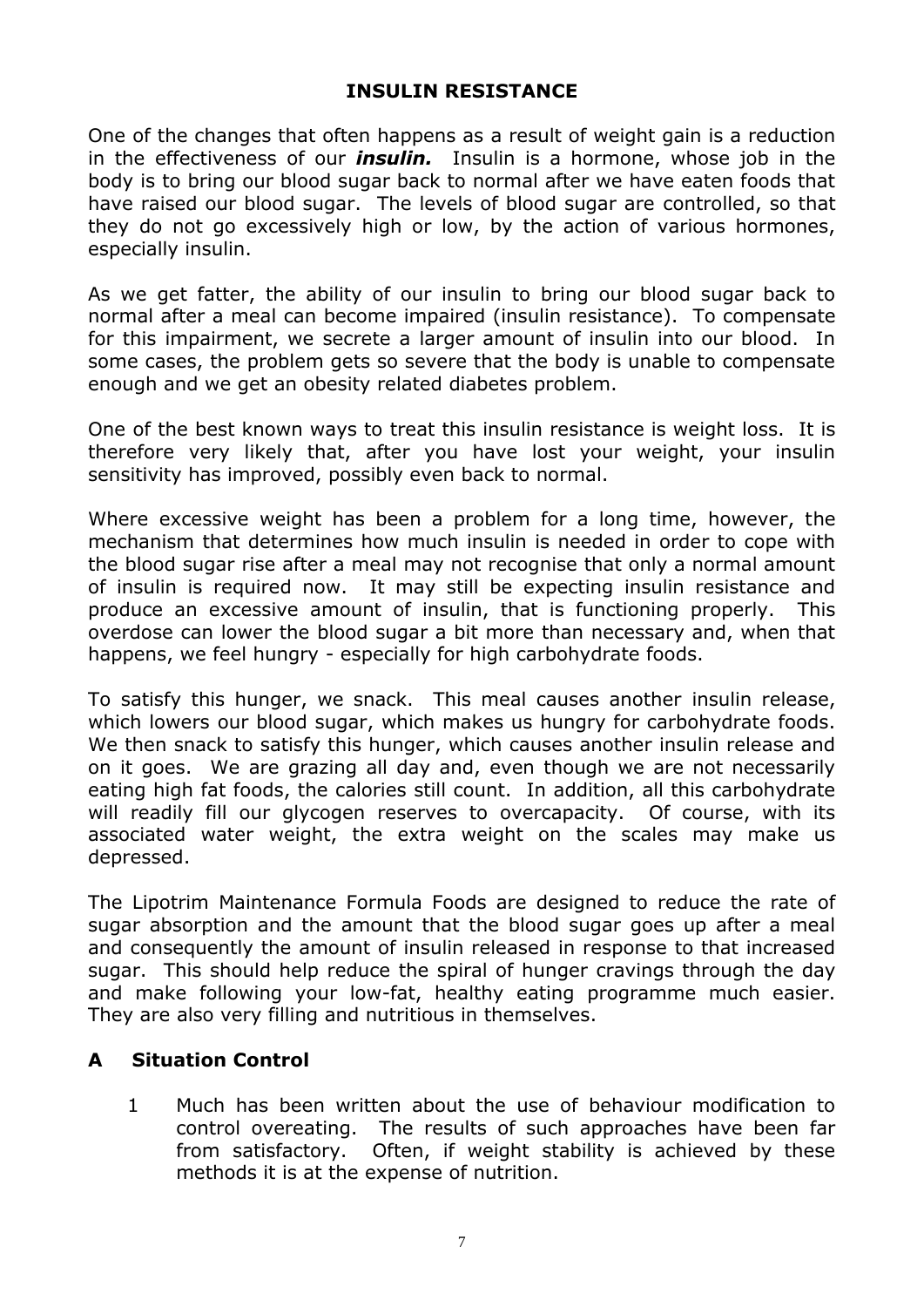2 The basic concept of behaviour modification is wrong. Your behaviour is not 'wrong' and in need of change. Your behaviour is probably quite 'right' for the situations and environment you are in. Examine your environment and the conditions which are encouraging you to eat foods you don't really want or too much of those foods you may want. Is there loneliness and boredom, anger and frustration, fear? Do you work around food or have to prepare food for others? Try to identify the aspects of your life that led to excessive intake of food and slowly see if these can be changed.

#### **B Triggers**

 Each of us has triggers that set off out of control eating. These can be foods that we find hard to resist and when we eat them our food control disappears. At times, the triggers are situations. Anger, boredom, holidays, certain people and so on. You must learn to identify your trigger foods and situations. Knowing in advance that you are in danger of confronting one of your triggers can usually allow you to either avoid the situation entirely or at least minimise the damage.

#### **C Stress Management**

 Dealing with stress is essential, but far from easy. If there are really difficult issues in your life it is necessary to discuss these with your doctor. Eating won't eliminate a difficult marriage or an arrogant boss. Bingeing won't pay the mortgage or Inland Revenue. Talk to your doctor and you might have to get special help with the causes of your stress. Getting fat again is not an ideal way to deal with life's stresses.

# **D Increase Activity**

- 1 Formal exercise programmes are good for many reasons but will not compensate for over eating. It is possible, however, to increase your daily total energy expenditure. A less sedentary lifestyle long term is important. Try not to sit still for long stretches of time. Do tasks you enjoy doing. Gardening can be excellent exercise. Carry things around. Use your imagination. The more small things you can do that take extra energy during the entire day, the more total Calories your body will be using. Walking and swimming are especially good.
- 2 Make it possible for your body to get rid of the heat it generates when burning Calories. Dress with slightly less insulation than you need for absolute comfort. If you are a bit outside of your temperature comfort zone, you are likely to move around more, unconsciously. This may also mean keeping your home or work thermostat a few degrees below your comfort zone as well. By moving around more, your comfort zone will re-establish at a lower temperature than it is now. This will use up many more of your Calories daily and you won't even notice it.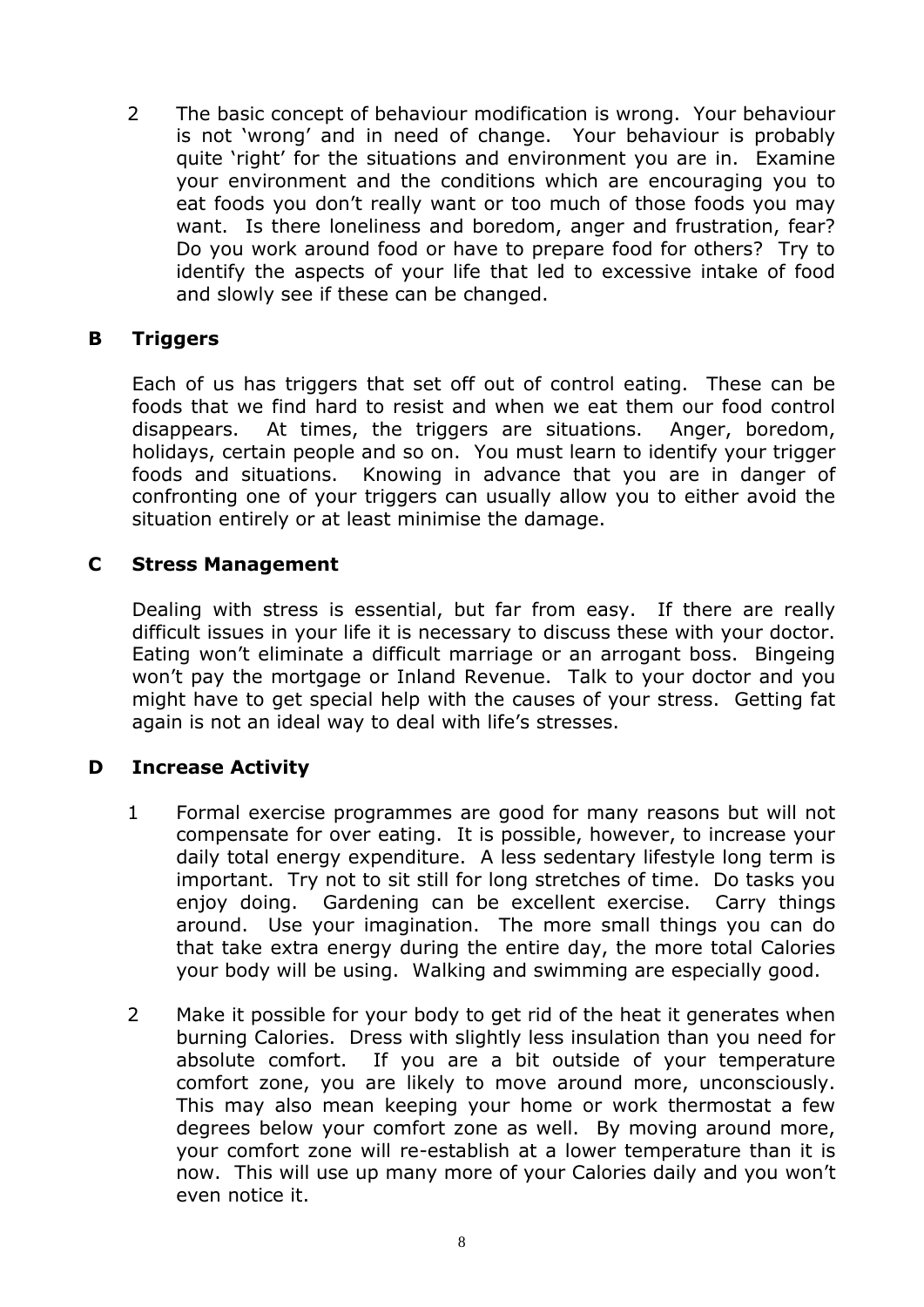3 Choose your foods according to what you have learned about the energy used by your body when you eat protein and carbohydrate foods instead of fats and oils. The extra Calories you will use can be considerable. The extra Calories you save will be even greater.

#### **E Sabotage**

- 1 Be alert to the well meaning efforts of family and friends to distract you from what they may perceive as your suffering. The enticements of well meaning friends to have just this one social drink, similar to that experienced by former alcoholics, have to be resisted or the slippery slope will be entered. You must think of your hard earned freedom from the addictions of unnecessary foods, fats and oils, junk foods and so on.
- 2 Be alert also that some sabotage is not so well meaning. There may be some people in your life who may want you to be fat. Spouses who don't want you to be popular, friends who are jealous of your success, colleagues who want to keep you in your present position and not achieve promotion and so on. Don't romanticise fatness. Remember what it was really like. While you are fat it is difficult to maintain a high level of self-esteem. Don't be afraid to be assertive.

#### **F After refeeding there are two alternatives:**

 1. After refeeding, begin by replacing any 7 meals per week with maintenance formulas or caramel bars.

- i This permits you to remain in control of your total weekly caloric intake.
- ii After 14 days, you need to return to the pharmacy to be weighed:
	- \* if your weight has remained stable, continue in this manner;
	- \* if your weight continues to drop, reduce the maintenance formulas to 6 for the next 2 weeks - repeat the sequence, substituting one traditional meal for a formula until your weight remains stable;
	- if your weight increases, then you must replace meals. Replace 9 meals with formula for 2 weeks. If still not stable, substitute for 11 meals.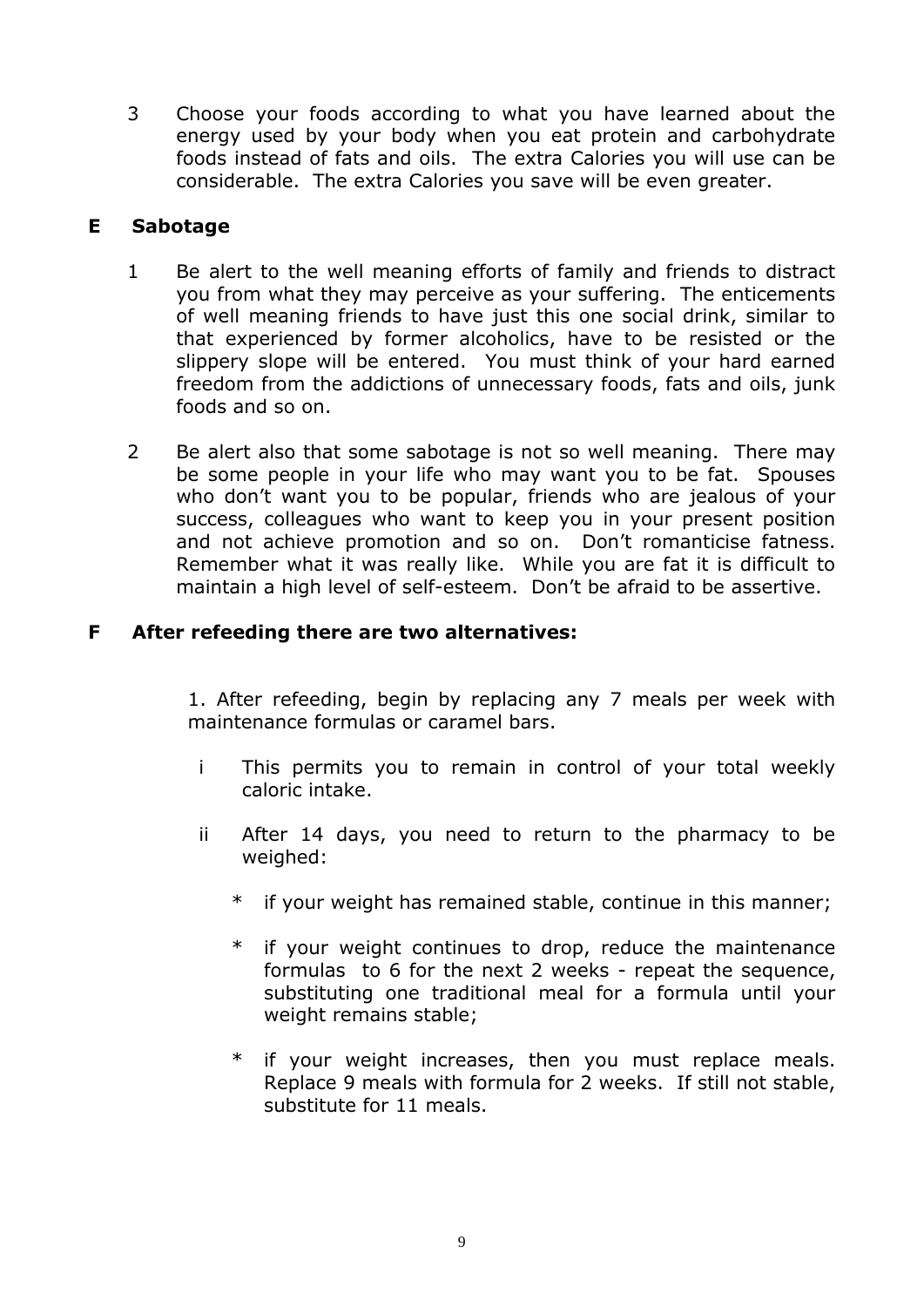Find your appropriate level of maintenance formulas for weight stability. Then make sure that you attend the pharmacy once a month for a check. Always adjust your schedule to the previous month's weight stability.

2 Maintenance Foods as a regular part of daily eating

 The range of nutritious, low Calorie, high soluble fibre foods, available can be a valuable way to assure you continue receiving all the essential nutrients your body requires. This gives you the freedom to eat foods you enjoy without having to be concerned over details such as whether you have had enough selenium today, for example. It will also help you keep control your weight long after weight loss.

# **G Yo-Yo**

 Obesity cannot be cured. It can only be held in remission. It may be sensible to accept that you could need another short total food replacement period to help keep your weight at your target. However, this option may not be available to you. If you have built the new maintenance formulas into your daily food plan, you will have a greater chance of keeping yourself in control and the maintenance foods can also help cope with some weight regain.

#### **H Palate Retraining**

- 1 During the strict Lipotrim phase of total food replacement, you have had an opportunity to break your food addiction. Your taste for fats and salt and sugar has been altered. Many of the foods rich in fats and sugar are those that got us into trouble in the first place. It is necessary not to re-establish a craving for those tastes.
- 2 Those of you who have changed from whole milk to skimmed milk in your coffee or tea will recognise that the reason you do not return to whole milk or cream is that these fatty whiteners do not taste right any longer. You just don't like them as much, so you don't eat them. Exactly the same thing can happen to your food desires if you use a very low fat approach. If you develop a taste for the low fat version, you will simply prefer not to eat the foods that got you into trouble. Then you don't have to resist high fat foods. You just prefer the alternative. It is easy to adjust your favourite recipes and select low fat versions of foods at the supermarket. The Low Fat Guide to the Supermarket audio tape can assist you in planning your food choices.

#### **I Binge Control - Damage Limitation**

 1 There are times when a binge is therapeutic. It is important to sanity. It is essential. Planning will limit the damage. If the craving is for something specific, it is thought best (unless it is a trigger food) to just go ahead and have that food, even if it is highly unsuitable.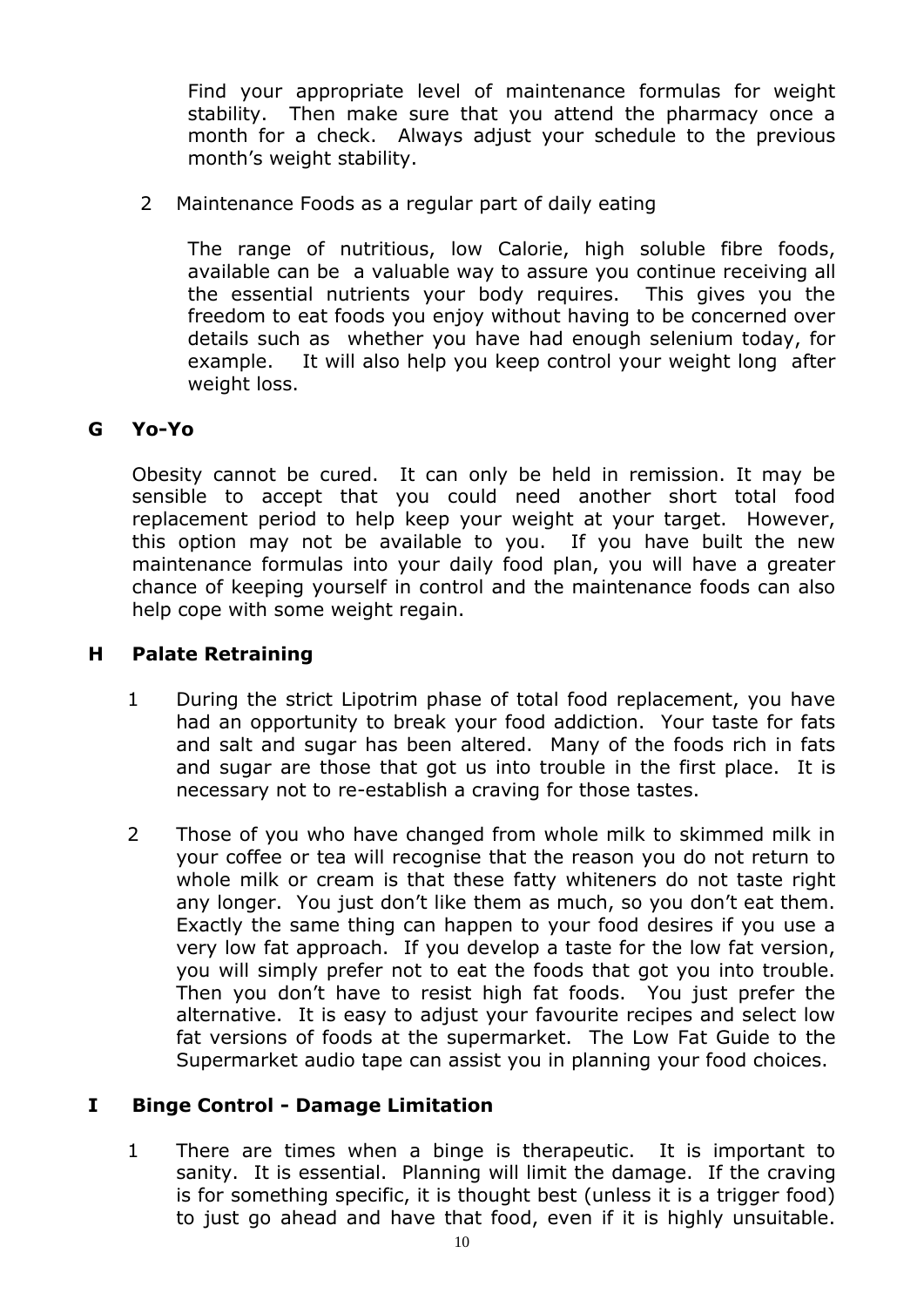The reason is that you will probably eat everything else, find that it is still unsatisfactory, and still eat the craved-for food. Otherwise, plan ahead and have substitute non-destructive foods available for such emergencies. Usually, many different foods will satisfy the emotional need for a binge. By planning ahead you can limit the damage.

 2 Use the maintenance formula foods and regain control or ask at the pharmacy to get help by re-doing the refeeding week to break the cycle of over-indulgence.

#### **J Hormones**

It is well known that, during different phases of a woman's monthly cycle, food desires and cravings change. In the weeks just prior to the monthly period, there is considerably more food eaten and often there are cravings for things like chocolates. Following a period, food intake and cravings are usually considerably reduced. Plan. Plan. Plan. Know your cycle and have appropriate versions of the foods you crave at the ready. Calories you save during times when your hormones effect your behaviour can be really important to long term weight control. You may choose to use the maintenance formula foods during the week or two before a period to compensate for the extra hormonal craving.

# **K Contact**

It has been shown repeatedly that people who remain in contact for advice have the least problem with their weight maintenance. It is most important to get help, especially if you are going through a temporary period when you are struggling to maintain your weight. This is when you can be helped the most. Take advantage of those who are there to assist.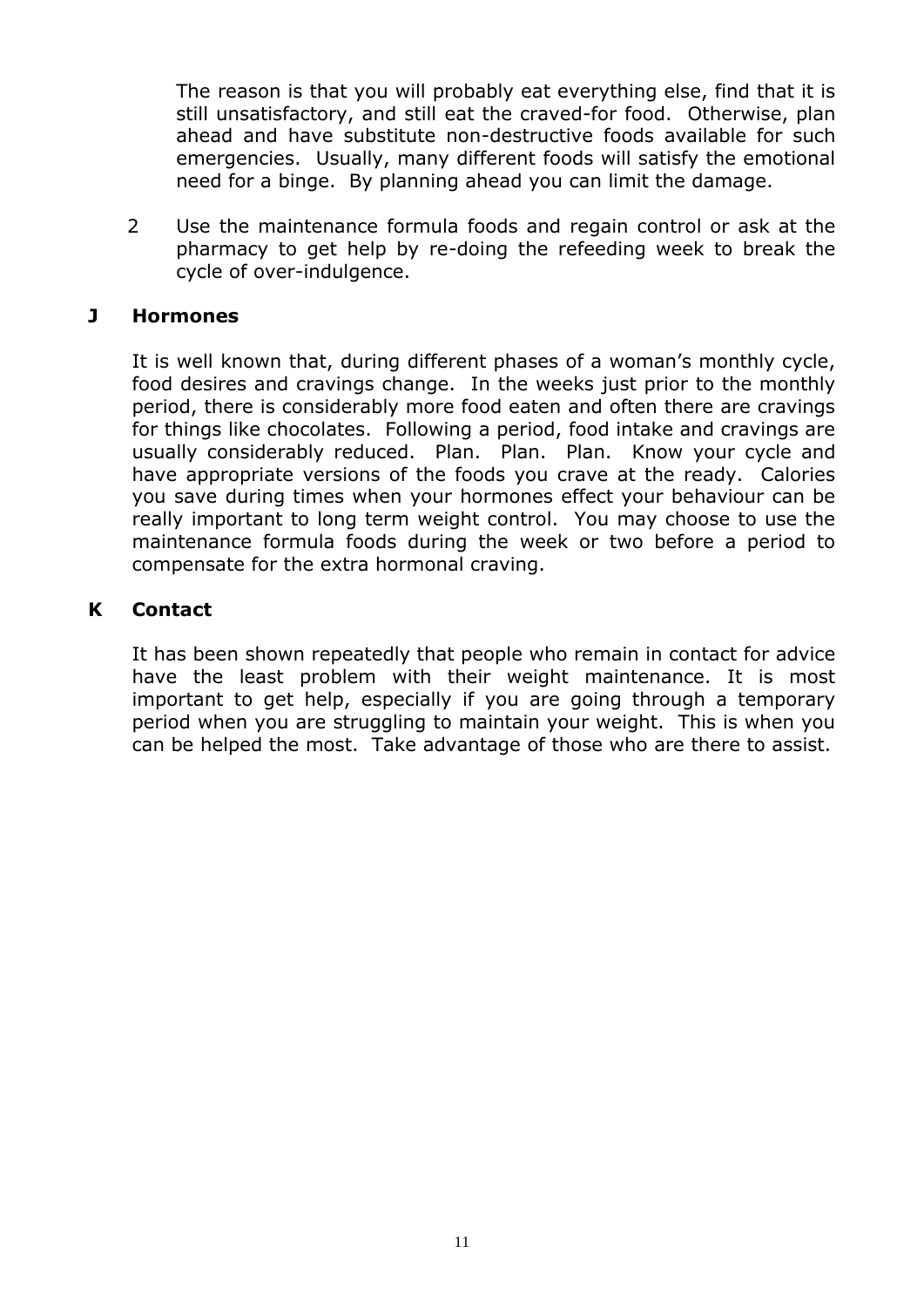#### **By now you should be getting nervous.**

Your weight is approaching target weight and it is almost time to leave the safety and security of ketosis from our total food replacement regime and reenter the real world of food temptations. Up to now you have felt in complete control of your eating problem. This control is in part due to ketosis and in part due to the support of the pharmacist and Howard Foundation Research. If you are to have any chance of keeping your weight off, you must take the weight maintenance period very very seriously. Getting rid of your excess fat has *not* cured you of your food problem. No diet can do that. Unless you use the information you have already gained and apply the new maintenance strategy as well, you will be fat again. You are not an exception. Remember obesity is not a failure of dieting, but a failure of maintenance. All obese people have experienced the failure of weight maintenance at every step of their past weight history. Dieting does not fix the fundamental problem. Long term changes must be made in order to keep your weight under control. Weight loss is not the end point but the *prelude* to maintenance.

#### **Let's summarise!**

First, there is the simple physiological fact that the metabolic rate associated with your new lower weight body is appropriately lower than it was when you were fatter because it takes less energy to power a lighter body. You know that if you eat more than you use you will gain weight. You also know that it takes a monumental amount of exercise to nullify the calories in a binge or even a rich and inappropriate meal. You know that the fats and oils you eat will be stored while your body burns the carbohydrates and excess proteins you eat, replacing your insulation layers and making you more prone to weight gain. By now, all of these facts should be well understood.

What is harder to deal with is the fact that you are still a fat person, but only you know it. The world sees you as a thin person. When you were actually fat, people could see part of your problem. Now you are a normal weight and others may not understand your special needs. When you rejected their hospitality or other offerings of love or bribery through food, during your diet, the reasons were more easily explainable. Rejecting these offerings as a thin

12